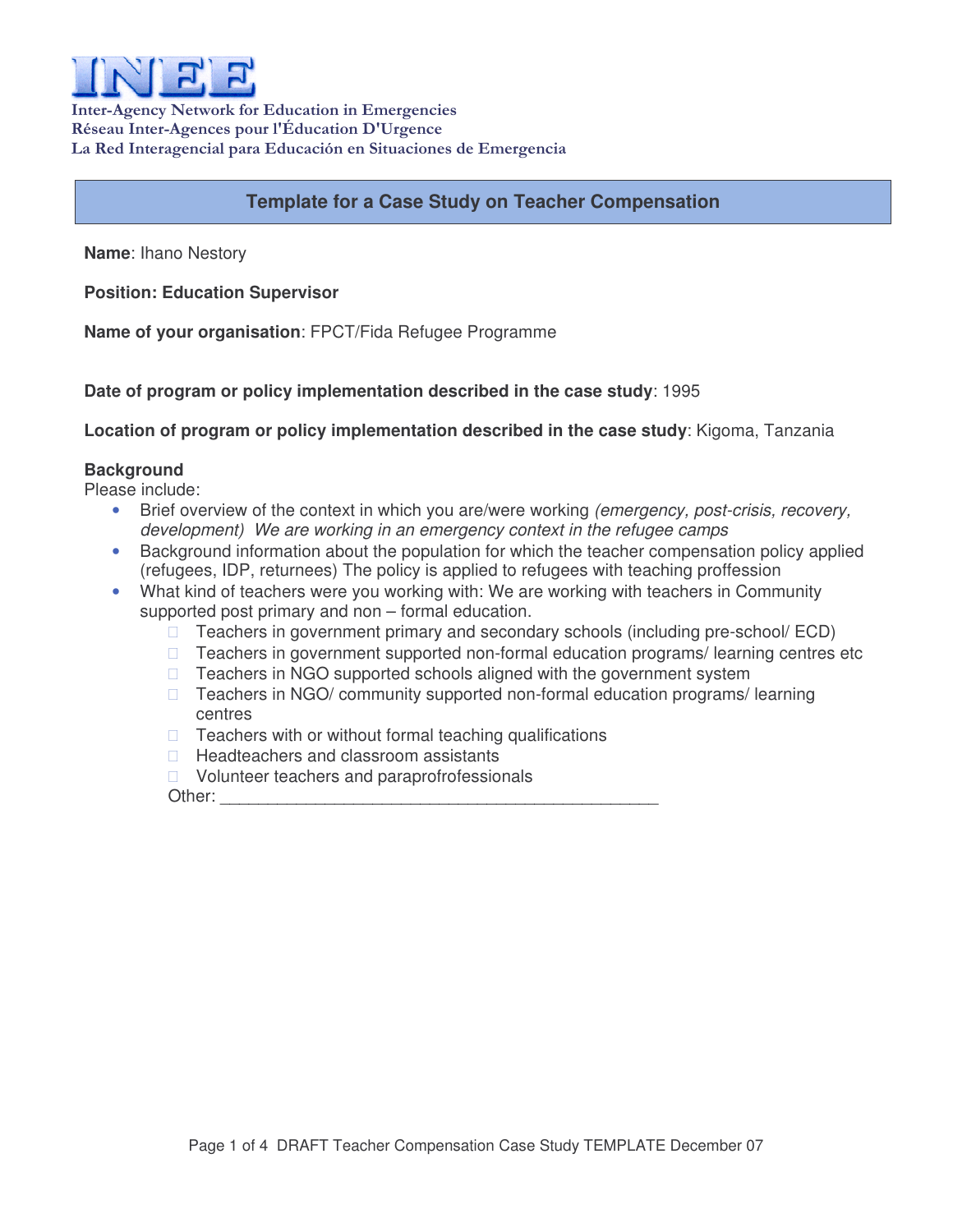### **Teacher Compensation**

Please describe your teacher compensation experience, including:

- Who are/were the key actors and what is/was their sphere of responsibilities with regard to the compensation of teachers? The key actors include(d) World Vision, FPCT/Fida, IRC, NPA and TCRS. Their sphere of responsibilities is paying allowances to the teachers on monthly bases.
- How did the money get dispersed? How was accountability assured? How were issues of corruption addressed? The money is dispersed through established channels by the responsible organisations. A budget on monthly basis is prepared and submitted to the education officers who thereby prepare payrolls according to the names in the list in the respective month. When such procedure is completed the money is taken by the bursar in association with the education officer to the education coordination office where teachers come to collect their money from that point
- Were there specific donor strategies and funding mechanisms put in place? If so, what approaches were taken and how were these implemented? Yes. Donor strategies and funding mechanisms were put in place. Due to the fact that schools were established through community efforts, community members used to contribute for the teachers' incentives which were not enough and thus, the teachers and parents presented the gap to the donors. The donors thus solicited funds to fill the gap till this time.
- Were there specific government structures and/or policies around teacher compensation? If so, how were these communicated and implemented? The government ensured that there is funding of education by allowing donors to support education; but also international conventions on education and humanitarian grounds were used in advocating support to these teachers
- Was the community engaged in and encouraged to support the teacher compensation effort? If so, what approaches were taken to engage the community and what role(s) did they take to support the teacher compensation effort? It is true that the community was and is involved. Every parent with a child in school contributes a little amount of money for his/her child. E.g in Lugufu refugee camp every child pays 100Tsh per month.
- What were some of the challenges you faced in compensating teachers, and how did you overcome those challenges? The challenges include deceitfulness in updating the names of the teachers supposed to be paid during preparing the payroll. Names of teachers who have repatriated may continue to be submitted by the heads of schools. There has been strict follow up and daily update of names rather than relying on the names presented by the heads of schools.
- Were there any tools that you used in this work? If so, please describe them and attach a copy if possible. The main tool is the guideline that is found in INEE handbook. As it has been stated in the Minimum standards for Education in Emergency, standard number four on Teachers and other education personnel standard 2: conditions of work, guidance notes number 2, teachers deserve to be compensated in an emergence situation<sup>1</sup>. The minimum standards and the UNHCR Education Field Guidelines were the tools that were used in this work.
- Please share any lessons learnt / outcomes / good practices resulting from this experience.

**<sup>1</sup>**

<sup>1</sup> INEE Handbook, Guidance notes 2. *Compensation* can be monetary or non-monetary, should be appropriate (as agreed upon), and paid regularly. The appropriate level of compensation should be determined through a participatory process ensuring coordination between the actors involved. It should aim to be at a level that ensures professionalism and continuity of service and sustainability. In particular, it should be sufficient to enable teachers to focus on their professional work rather than having to seek additional sources of income to meet their basic needs. Compensation should be contingent on adherence to the conditions of work and code of conduct.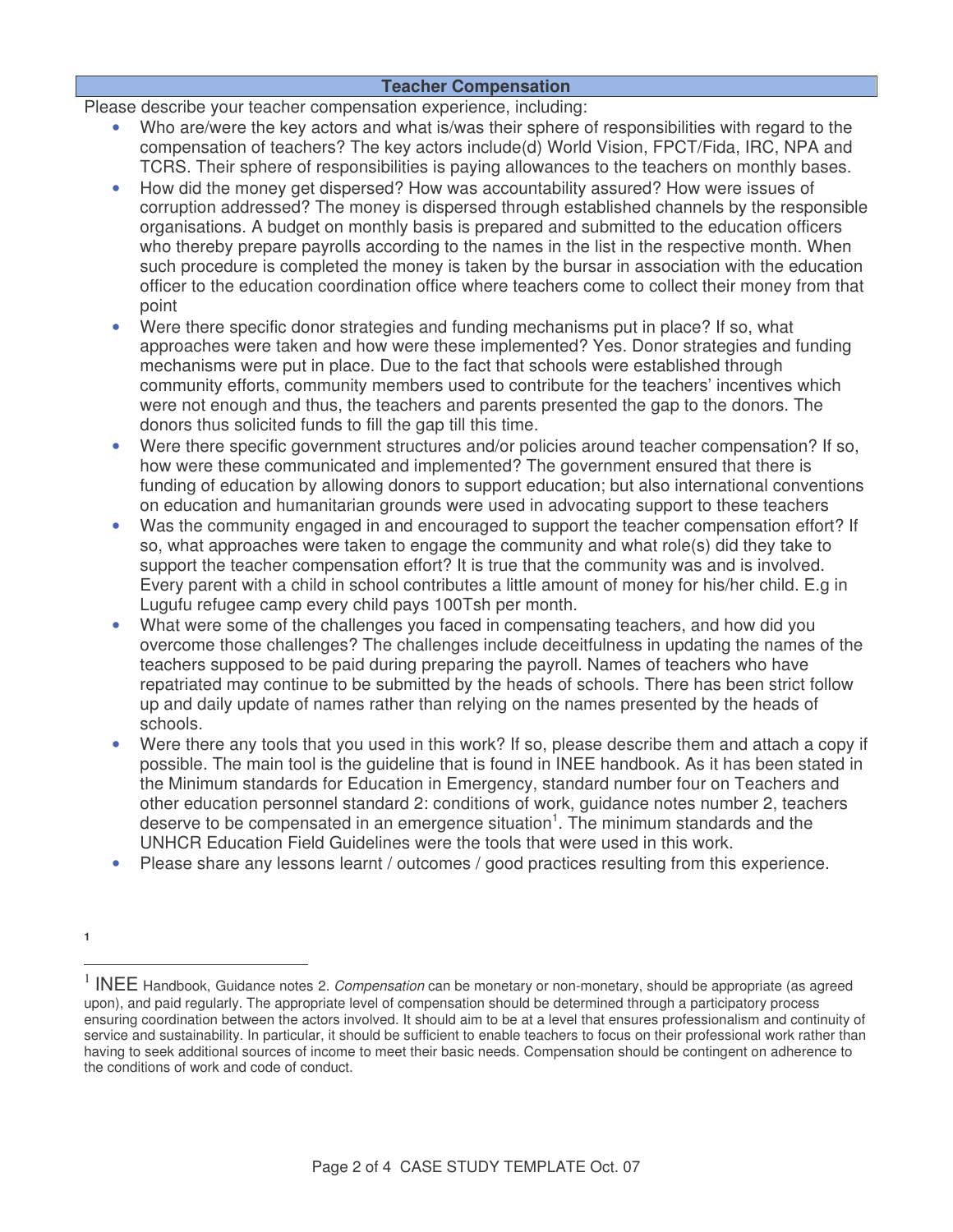## **Policy and Coordination**

Please describe the policy and coordination elements of your teacher compensation experience. For instance:

- Who are/were the key actors and what is/was their sphere of responsibilities with respect to policy and coordination? The key actors in policy and coordination elements are World Vision, UNHCR, IRC, and FPCT/Fida; there was also RET and AHADI institute who are now not operating directy in Tanzania refugee camps. UNHCR which has MOU with the government guided the amount for refugee teachers to be paid to avoid breaking the government policy regarding refugees' compensation issues. The rest of the actors are the implementers of what was agreed and report to UNHCR. UNHCR held coordination meetings with implementing partners to settle such issue.
- Did you advocate for equitable teacher compensation? If so, describe the process and outcomes: Yes, FPCT/Fida advocated for this matter by persuading humanitarian agencies to support secondary school teachers who were previously not supported on the basis of the principle that UNHCR and UNICEF do not support secondary education but rather primary education. At last humanitarian agencies started supporting secondary school teachers by paying incentives to them. Although other agencies would end their operations in the camps, other agencies through advocacy have been ready to give their support.
- Did you engage/ work with the government from the start of the process? Yes.
- Did you engage/ work with local or international donors during the process? Yes
- How did you engage/ work with these other actors and ensure coordination? This was done through education coordination meetings which in other camps were/are conducted once every month.
- What were some of the challenges you faced in developing policy and ensuring coordination, and how did you overcome those challenges? The challenges included lack of support for secondary school education in the refugee camps. However through advocacy and coordination meetings, support was secured.
- Were there any tools that you used in this work? If so, please describe them and attach a copy if possible. As it has been stated earlier, coordination meetings were one of the tools, but also persuasion on the basis of International instruments and frame works like the Dakar World Education Forum Framework for Action and humanitarian grounds.
- Please share any lessons learnt / outcomes / good practices resulting from this experience.
	- Coordination meetings/Team work or cluster approach is very instrumental towards reaching solutions for problems
	- Decision to compensate teachers in an emergency situation catalyses effective attainment of children's rights on the area of education which is the basic right to them